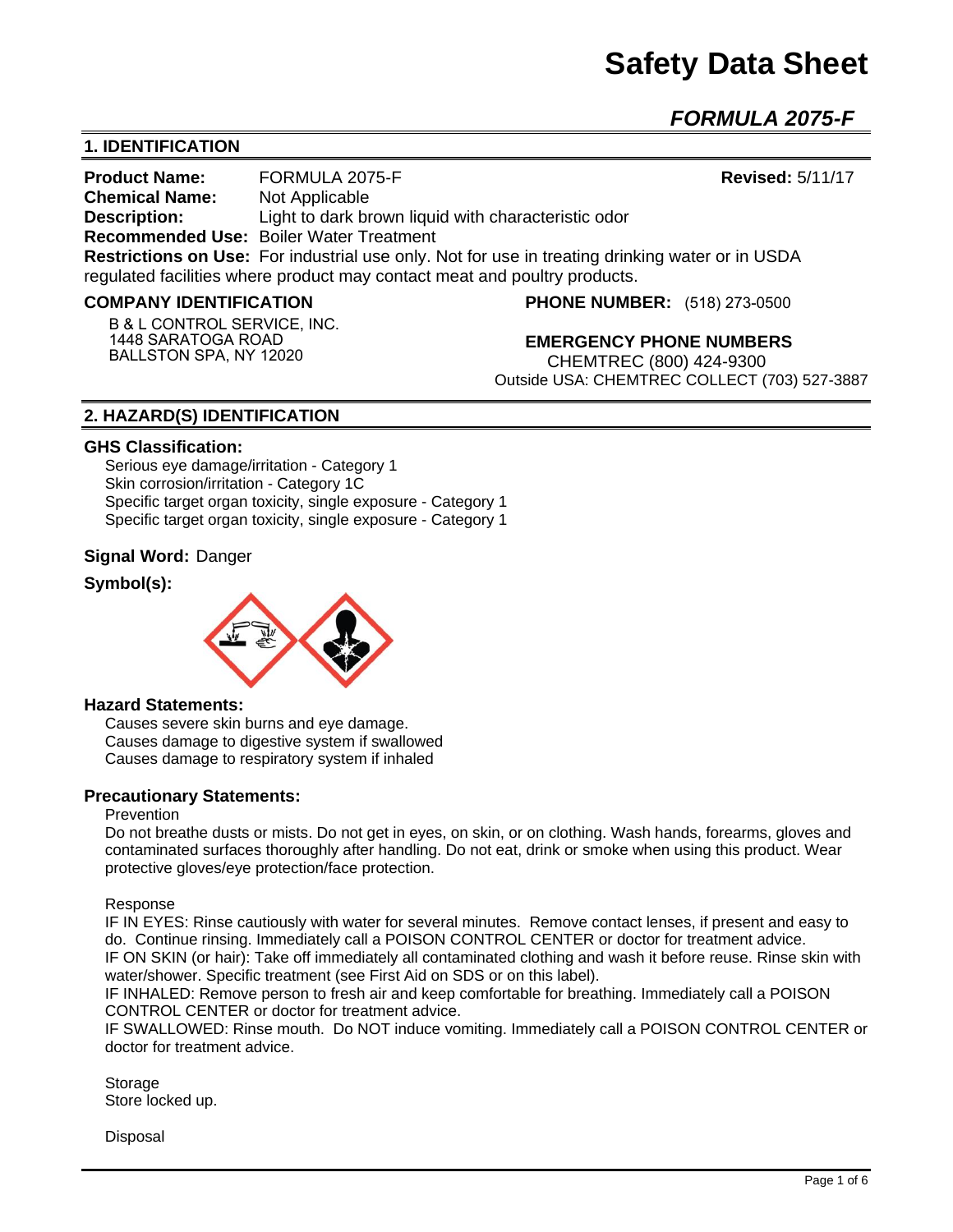Dispose of contents/container in accordance with local, regional, national and international regulations.

# **Hazards Not Otherwise Classified:** None Known.

**Percentages of Components with Unknown Acute Toxicity:** 

 Dermal: 20% Inhalation: 20%

# **3. COMPOSITION / INFORMATION ON INGREDIENTS**

| <b>CHEMICAL INGREDIENTS</b> | <b>CAS NO.*</b> | PERCENT (%)** |
|-----------------------------|-----------------|---------------|
| SODIUM HYDROXIDE            | 1310-73-2       | $2\% - 12\%$  |
| SODIUM SULFATE              | 7757-82-6       | (trace)       |
| PHOSPHATE, HEXAMETA         | 10124-56-8      | M             |
| ACRYLATE COPOLYMER          | Proprietary     | M             |
| SODIUM SULFITE              | 7757-83-7       | M             |
| SODIUM LIGNOSULFONATE       | 8061-51-6       | M             |

**Legend: L=<1%; M=1-10%; H=>10%**

**\* Exposure limit and regulatory information in Sections 8 & 15**

**\*\* Exact percentage is a trade secret. Concentration range is provided to assist users in providing appropriate protections.**

## **4. FIRST AID MEASURES**

- **Eye Contact:** Immediately flush eyes with a directed stream of cool, clear water for at least 30 minutes. Forcibly holding eyelids apart to ensure complete irrigation of all eye and lid tissues. Remove contact lenses, if present, after the first 5 minutes, then continue rinsing eye. Do not allow individual to rub their eyes. Get medical attention urgently, preferably from an ophthalmologist. Do not transport the victim until the recommended flushing period is completed, unless a portable emergency eye wash bottle is immediately available.
- **Skin Contact:** Immediately wash skin with soap and plenty of water while removing contaminated clothing, for at least 15 minutes. If irritation persists, get medical attention. Launder contaminated clothing before reuse.
- **Inhalation:** Remove victim to fresh air. If individual experiences nausea, headache, dizziness, has difficulty in breathing or is cyanotic, seek medical attention. If not breathing, give artificial respiration via a suitable mechanical device such as a bag and mask. Do not use mouth-to-mouth resuscitation.
- **Ingestion:** Do not induce vomiting. Rinse mouth with copious quantities of water first and get immediate medical attention. Drink several glasses of water. Never give anything by mouth to an unconscious person. If vomiting occurs, keep airways clear.
- **Note to Physician:** There is no specific antidote. Treatment of overexposure should be directed at the control of symptoms and the clinical condition of the patient. Aspiration may cause lung damage. Probable mucosal damage may contraindicate the use of gastric lavage.

## **Most Important Symptoms/Effects:**

- **Eye Contact:** May cause severe irritation or burns. Prolonged contact may cause irreversible damage and/or blindness.
- **Skin Contact:** Prolonged contact may cause severe irritation, rash or burns. Severity is generally determined by concentration of solution and duration of contact.
- **Inhalation:** Inhalation of vapor or mist can cause severe irritation of nose, throat, and lungs. May cause damage to the upper respiratory tract and lungs under severe conditions.
- **Ingestion:** May be toxic. May cause severe irritation or burns of the mouth, throat, and internal tissues. Do not take internally. Ingestion may cause severe allergic reactions in some asthmatics.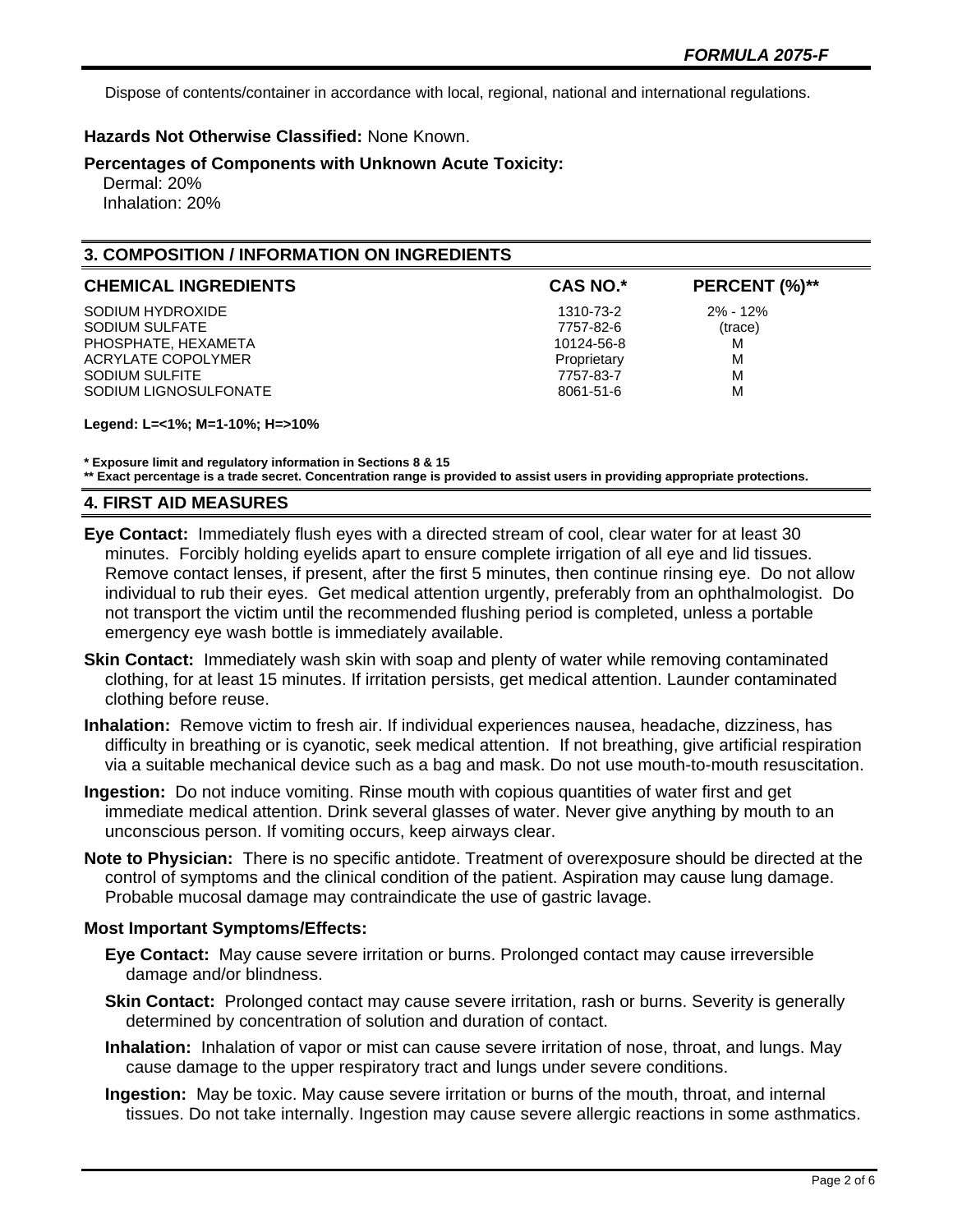Large doses may cause violent colic and diarrhea, circulatory disturbances, and central nervous system depression.

**Indication of Immediate Medical Attention and Special Treatment, if Necessary:**

Other than acute, none known. See section 11 for toxicological information.

## **5. FIRE FIGHTING MEASURES**

**Suitable (and Unsuitable) Extinguishing Media:** Any media suitable for the surrounding fire.

**Specific Hazards Arising from the Chemical:** Product is corrosive to eyes, skin, and respiratory system. Closed containers may rupture (due to buildup of pressure) when exposed to extreme heat. If evaporated to dryness, some product residuals may burn. Thermal decomposition may release oxides of carbon, nitrogen, phosphorous and sulfur.

**Special Protective Equipment and Precautions for Fire-Fighters:** Wear self-contained breathing apparatus and full turn-out gear. Approach fire from upwind direction. If possible, move containers away from fire. Cool fire exposed containers with water spray. If containers rupture or leak, product may evolve irritating or toxic gas under extreme heat. Contain runoff.

## **6. ACCIDENTAL RELEASE MEASURES**

## **Spill Containment and Clean-up Instructions:**

Wear suitable protective equipment found in section 8. Small spills may be flushed with copious quantities of water, preferably to a sanitary sewer or waste treatment facility. Larger spills may be absorbed in sawdust or other absorbent and sweepings disposed of in an approved landfill. The area may then be flushed with copious quantities of water. Floor may be slippery; use care to avoid falling. Avoid release of this product into the environment to prevent contamination of soil, sewers, natural waterways and/or groundwater. See Section 12 for Ecological Information.

## **7. HANDLING AND STORAGE**

#### **Handling and Storage:**

Store in a cool, dry, well ventilated area, between 10°C and 49°C. Keep containers tightly closed when not in use and follow all recommended safety precautions when handling the material. Keep out of sun and away from heat or open flame. Keep away from incompatible materials. See Section 10 for incompatible materials.

## **8. EXPOSURE CONTROL / PERSONAL PROTECTION**

**Engineering Controls:** General ventilation expected to be satisfactory

#### **PERSONAL PROTECTION EQUIPMENT**

**Respiratory:** Not normally required unless misting occurs. Wear an OSHA or NIOSH approved respirator.

**Eyes and Face:** Chemical resistant goggles or face shield.

**Hands and Skin:** Chemical resistant rubber, neoprene latex or PVC

**Other Protective Equipment:** Eyewash station in area of use. Wear long sleeve shirt, long pants, and boots.

#### **EXPOSURE GUIDELINES**

**Exposure Limits:** 

**COMPONENT TLV** SODIUM HYDROXIDE 2mg/m<sup>3</sup>/15M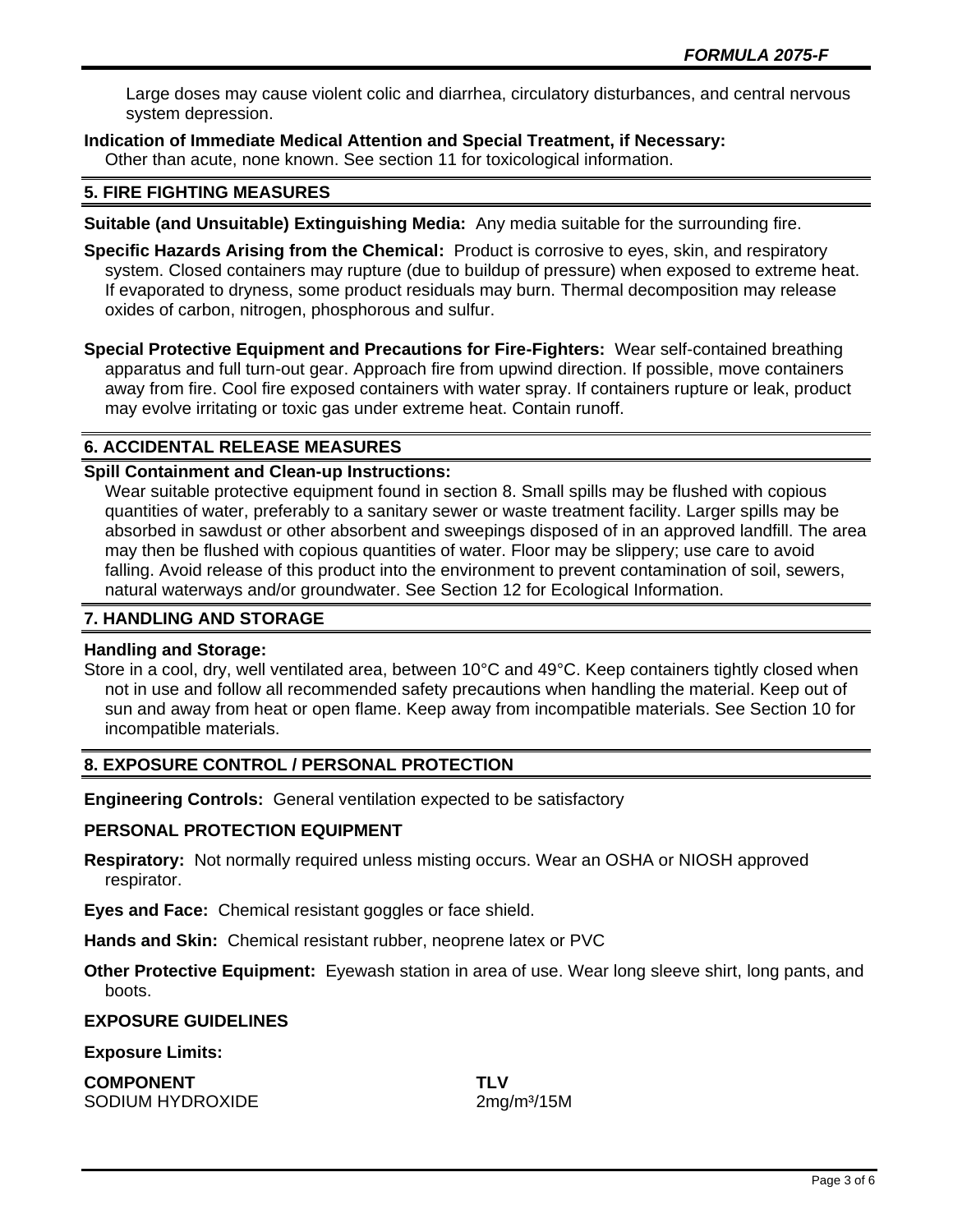(respirable) 8·hr TWA

PHOSPHATE, HEXAMETA 10 mg/m<sup>3</sup> (inhalable) 8·hr TWA, 3 mg/m<sup>3</sup>

# **9. PHYSICAL AND CHEMICAL PROPERTIES**

| <b>Appearance and Odor:</b>         |                          | Light to dark brown liquid with characteristic odor |                        |
|-------------------------------------|--------------------------|-----------------------------------------------------|------------------------|
| <b>Odor Threshold:</b>              | N.D.                     | <b>Vapor Pressure:</b>                              | N.A.                   |
| pH (undiluted):                     | > 13.75                  | <b>Vapor Density:</b>                               |                        |
| <b>Freeze Point:</b>                | $<$ 0°C (32°F)           | Specific Gravity(@22°C):                            | 1.184 - 1.194          |
| <b>Boiling Point:</b>               | $>100^{\circ}$ C (212°F) | <b>Solubility in Water:</b>                         | Complete               |
| <b>Flash Point:</b>                 | None                     | <b>Partition Coefficient:</b>                       | N.D. (n-octanol/water) |
|                                     |                          | <b>Auto-Ignition Temperature:</b>                   | N.D.                   |
| <b>Evaporation Rate:</b>            | 1.0                      | <b>Decomposition Temperature: N.D.</b>              |                        |
| Flammability (solid, gas): No       |                          | <b>Viscosity:</b>                                   | N.D.                   |
| Flammable Limits in Air: LFL - N.A. |                          |                                                     |                        |
|                                     | $UFL - N.A.$             |                                                     |                        |

# **10. STABILITY AND REACTIVITY**

**Reactivity:** Not normally reactive at normal temperatures and pressure.

**Chemical Stability:** Stable under normal conditions

**Possibility of Hazardous Reactions:** Will not occur under normal conditions.

**Conditions to Avoid:** Avoid excessive heat, sparks or open flames.

**Incompatible Materials:** Concentrated acids or oxidizing agents.

**Hazardous Decomposition Products:** Thermal decomposition may release oxides of carbon, nitrogen, phosphorous and sulfur.

## **11. TOXICOLOGICAL INFORMATION**

**Ingestion Testing:** Rat, LD50: 3,315 mg/kg\*

**Skin Testing: None established for this product.** 

**Inhalation Testing:** None established for this product.

\*Calculated based on GHS acute toxicity formula.

## **CHRONIC TOXICITY DATA**

**Sensitization Testing:** None established for this product.

**Other Testing:** None established for this product.

**Routes of Exposure:** Eyes, Ingestion, Inhalation, Skin.

**Eye Contact:** May cause severe irritation or burns. Prolonged contact may cause irreversible damage and/or blindness.

- **Skin Contact:** Prolonged contact may cause severe irritation, rash or burns. Severity is generally determined by concentration of solution and duration of contact.
- **Inhalation:** Inhalation of vapor or mist can cause severe irritation of nose, throat, and lungs. May cause damage to the upper respiratory tract and lungs under severe conditions.
- **Ingestion:** May be toxic. May cause severe irritation or burns of the mouth, throat, and internal tissues. Do not take internally. Ingestion may cause severe allergic reactions in some asthmatics. Large doses may cause violent colic and diarrhea, circulatory disturbances, and central nervous system depression.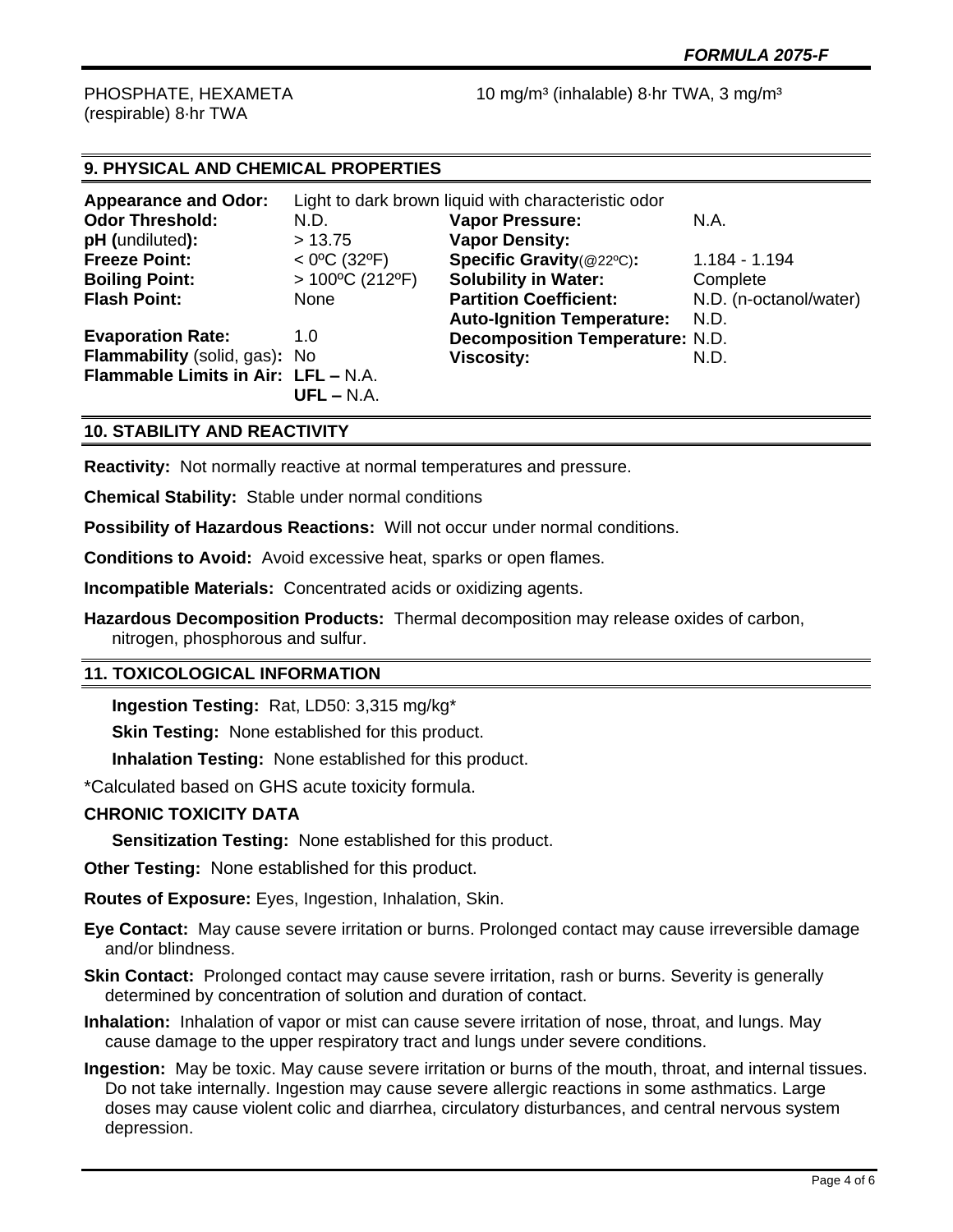**Medical Conditions Aggravated by Exposure:** Asthma, bronchitis, emphysema and other lung diseases and chronic nose, sinus and throat conditions. Skin irritation may be aggravated in individuals with existing skin disorders.

**Chronic Effects from Repeated Overexposure:** Other than short term effects, none established.

#### **12. ECOLOGICAL INFORMATION**

## **Aquatic Toxicity Data:**

 Invertebrate: Daphnia magna, EC50/48hr: > 100 mg/l Fish: Mosquito fish, LD50/96hr: > 100 mg/l \*Calculated based on GHS acute aquatic toxicity formula.

**Product Fate Data:** Data has not been established

**Biodegradation Data:** Data has not been established

#### **13. DISPOSAL CONSIDERATIONS**

**Waste Disposal:** Dispose of in accordance with local, regional, national and international regulations. Contact the Hazardous Waste representative at the nearest EPA Regional Office for guidance. Container Disposal: Triple rinse container (or equivalent) promptly after emptying and offer for reconditioning if appropriate. Empty the rinsate into application equipment or a mix tank or store rinsate for later use or disposal.

## **14. TRANSPORT INFORMATION**

# **US DEPARTMENT OF TRANSPORTATION (DOT) INFORMATION UN/NA ID Number:** UN3266 **Proper Shipping Name:** CORROSIVE LIQUID, BASIC, INORGANIC, N.O.S. (CONTAINS SODIUM HYDROXIDE) **Hazard Class:** 8 **Packing Group:** PGII

**VESSEL TRANSPORT (IMO/IMDG) UN/NA ID Number:** UN3266 **Proper Shipping Name:** CORROSIVE LIQUID, BASIC, INORGANIC, N.O.S. (CONTAINS SODIUM HYDROXIDE) **Hazard Class:** 8 **Packing Group:** PGII **Marine Pollutant:** No

## **15. REGULATORY INFORMATION**

## **US FEDERAL REGULATIONS**

**TSCA:** All ingredients listed or exempt from listing. **CERCLA and/or SARA RQ:**  Reportable Quantity: SODIUM HYDROXIDE (CAS#1310-73-2) - 1000lbs. (455 kg) **SARA Section 302 Hazard Class:** No ingredients listed in this section. **SARA Section 311/312 Chemicals:**  Acute Health Hazard: Yes Chronic Health Hazard: No Fire Hazard: No Sudden Release of Pressure Hazard: No Reactive Hazard: No **SARA Section 313 Chemicals:** No ingredients listed in this section.